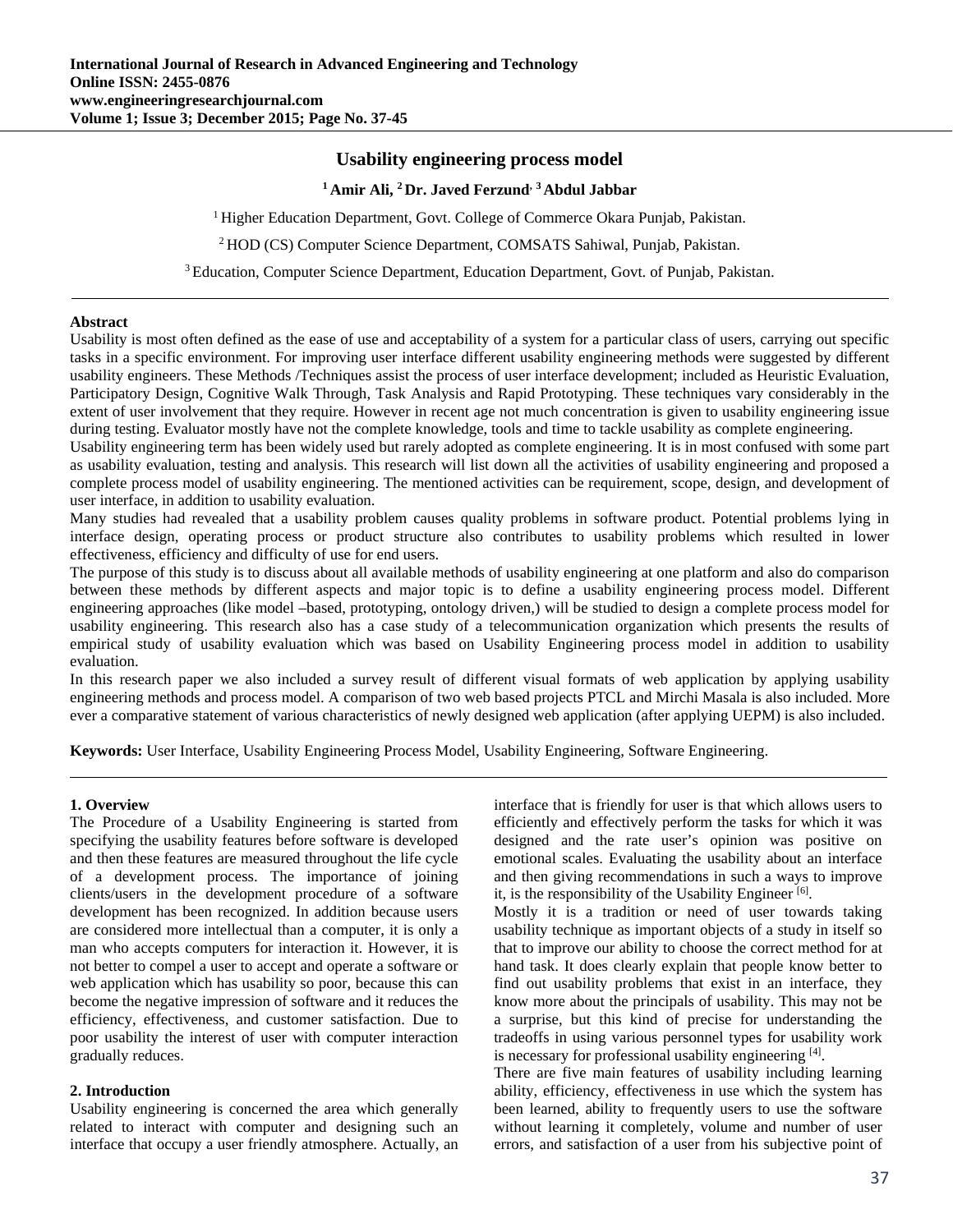view. Certainly the above five parameters do not give equal preference to any single design, clear priorities, which are based on initial analysis a user has done and their job  $[3]$ .

A process of usability engineering is to ensure that a good user interfaces should have the elements to be considered before it might be design, during the design, and after filed installation of a software or web application [3].

A High usability remained always the desire of a user, but it is not possible to be appearing magically as we wish. To ensure that the usability of an interactive computer program, we should actively include usability rules completely though out the development life cycle of a program. Surely, nobody intentionally wants to design an interface with poor usability, but only systematic usability struggle established such methods that have usability engineering. Only good intentions may not enough [3].

Several research about usability have been shown that usability inspection techniques have the ability to find many usability issues that are ignore by user testing methods whereas some user testing techniques can also finds few problems that might be overlooked by using inspections technique, it also means that by combining some methods effective results can often be obtained  $[9, 10, 11]$ .

Many possible ways are there of combining the different kinds of usability methods and each new project is needed different combination; it depends on its exact features. Mostly it has been observed that a collection of heuristic method and thinking aloud method is mostly useful [7].

A man who uses a UEM to estimate usability of a user interface or design is named as an evaluator. More distinctively, a person who is using a usability inspection technique (use only one technique) is called an inspector  $[5]$ .

Usability requirements usually are as gathered as other nonfunctional requirements suppose as security or reliability, yet the objectives are not the same of these non-functional requirements, as the objectives of usability. This issue is declared at the time when we try to take account of the usability needs confine in a Model Driven Development (MDD) life cycle, where an efficient capture method with an unmistakable notation is required to show these requirements [11].

Many research and studies had discovered that usability issues are occurred because of quality problems reside in the software product. Many Potential problems remain in the design of interface, process to operate, and the structure of a product may also contributes problems of usability which has result as lower effectiveness, difficulty and efficiency more ever it is used by end users [15].

The Human-Computer Interaction (HCI) rules studies those constraints that are related to the interaction between the computer and human more ever the main objective is to develop or improve the quality of interactive computer based software with attribute of usability safety, effectiveness. Existing material available in the textbooks provide sufficient knowledge of HCI concepts and methods but limitation is to offer few rules of guidance for a large project activities [16].

Two different Phrases as "User's Friendly" and "Ease to Use" are considered enshrine now a days, and are known best in the marketing brochures for computer products. These phrases do not explain or provide sufficient knowledge which is helpful for end user to determine whether the software product will fulfill their requirements. Ease to use gives a concept about subjective and is relevant to a definitive path to characterize end users and also specify a product uses.

Ease of Use is defined as a way that makes it useful when it is designed and when a system is choose. Our objective to use the phrase "easy to use" is explicit language term that is used in the market and keep it in the field of engineering, where it is used for quality control measures which are for a product design or it life cycle.

The below given dictionary definition explain the meaning of these two terms when it applied for a system:

- Effortless It requires few mental practice little training.
- Obvious The software is clear in understanding and is without ambiguous
- Simplicity- So simple to use by any user ;
- Not Difficult. in system there is not hidden instruction;

The second term "Use" it has again a lot of possible meaning.

- to make presentation;
- to comprehend;
- to create output;
- to describe others ;
- learnability;
- to search;

In the past experience we propose the following five factors which are helpful for setting criteria:

**Productivity –** It is a measure that shows how extent a work can be completed within a specific time period.

**Learn-ability –** It is a measure that show how much training is needed before reaching a specific state of proficiency

**User Satisfaction -** A usability measure that users occupy to response the system; of the subjective responses a user has to the system

**Memorability –** it is a measure shows how much a user learn by heart a system give performance (it is important for a new/irregular users)

**Errors detection Rates –** It is a measure that shows the accuracy of the completed task that is carried out.

### **2.1 Importance of Usability Engineering Methods for Software Developers**

In our past experience we have learnt that in the field of HCI or for designing user interface the software developer must considered usability before taking place a prototyping. Various techniques as Usability context analysis that are used before development process offered by (Thomas and Bevan 1996). When the different approaches of assessment and evaluation like inspection and testing method are applied at the end of design process a lot alteration, errors are detected and some it is impossible to go back because of cost factor. So it is necessary the software developer must use usability engineering process model or methods early of development cycle. Mostly software developers ignores the phrase "We have not a usability issue" at the initially, different drawbacks are detected, mostly it a chance to be corrected. So it is important that more focus should be given, while designing a User interface. For developing a User interface the participation of user must be in every phase of Waterfall mode or particularly when prototyping is design. In next chapter we have design a process mode which guide the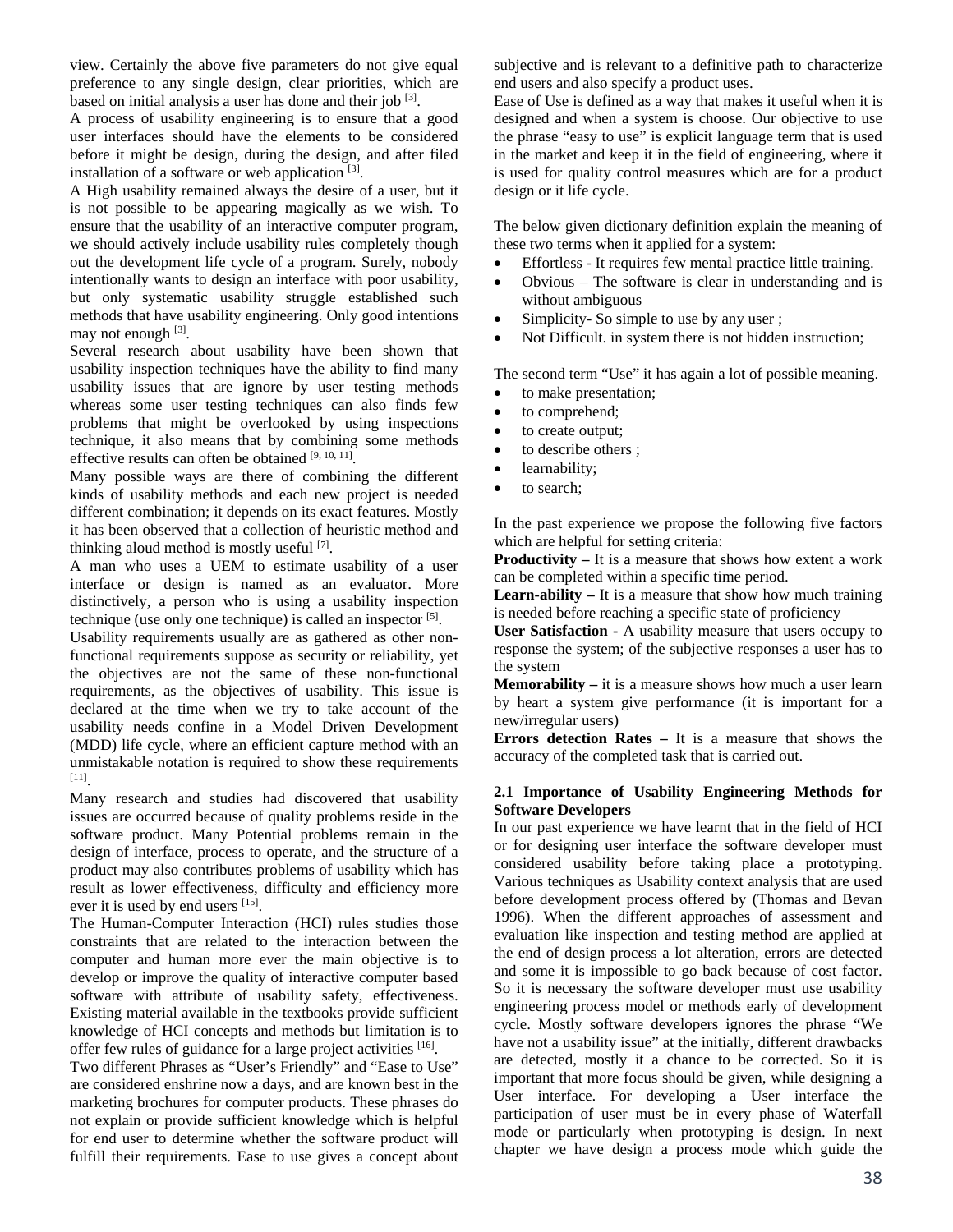developer in what important phases in which the involvement of User for Usability pint is necessary.

To show that the above features of usability are included in a software product then we should use certain usability engineering method as inspection method, testing method and evaluation method designed by different authors of usability engineering. These methods are given below.

# **2.2. Inspection Methods**

# **Heuristic Evaluation**

It is taken from a Greek word which mean "to discover" is considered the most familiar usability method. In this method different usability experts work as judge to analyze whether in each dialogue component has follow the principals of usability. (Nielsen and Mack1994)<sup>[7]</sup>. by using this approach every judge or evaluator observe the User interface individually. This proves of evaluation is done a lot of time repeatedly. When all completed their evaluation then all evaluator communicate collectively and share their ideas about interface.

In this approach minimum 3 and maximum 5 evaluator participated to observe whether usability principles has followed or not carefully. Various versions of (HE) inspection method are prevailing in the market. They reflect the particular system that is inspected and share their comments about any software product or web base application where additionally the importance of Heuristics approach shows increasingly. If the evaluator is not experience then result will be declared accurate.

# **(a) Advantages**

- To analyze whether the usability principles are applied or not perceptive ;
- In the early development process usability is focused;
- Major and minor issues are early detected. rapidity;
- HE could be used throughout the life cycle of software development;

# **(b) Disadvantages**

- Disconnection occurs to end users;
- Difficult to identify the desire of end users;
- Identification of domain problem remained unreliable;
- It not necessary the result may be correct because the evaluator might be give more focus on a single element of user interface;

# **2.3. Cognitive Walkthrough**

The cognitive Walkthrough is 2nd inspection method also called task oriented technique. In this method the evaluator tries to explore the functions of a software product. He step by step observes the behavior of a user who performs a task give to him. Cognitive theory is used more amicably it also check the learnability of user, mental exercise and approach to observe the task.

# **(a) Advantages**

- It is a fully functioning prototype and free from user;
- Identification of issues are more effective due to interaction with product and helpful to define the objective of user.

### **(b) Disadvantages**

- User participation is not included.
- Focus is on low level description;

# **2.4. Action Analysis**

This method is classified into two more elements as formal action and back of envelop action where the focus is give more on what the practitioners want to do and what they tell they perform. According to this method whole task is divided into separate actions for example click a mouse or move a mouse on a menu bar or compose with the help of keyboard.

# **(a) Advantages**

- exact forecast of how long a task will take;
- A user behavior is observed deeply.

### **(b) Disadvantages**

- A lot of time is required to observe user behavior
- It required high expertise.

# **2.5. Test Methods**

### **Thinking Aloud**

Think Aloud is a usability engineering test method introduced by Nielsen in 1994, considered as valuable method. In this method end user are invited to participate and asked to think out loud continuously during using software. His thoughts are verbally asked the evaluator tried to understand how the user views the product. The evaluator also monitors the difficulties of the users while the users use the system. It make is easy to recognize the major issue of user. The User interpretation of each element of a user interface is also observed.

# **(a) Advantages**

- User is closely observed while thinking aloud.
- Comments of users are also entertained which is the major factor of this method.
- Preference is given to the comments of user.
- Very helpful to trace the source of issues and may avoid in future for reducing confusion later in design.

# **(b) Disadvantages**

- In many type of measure some time it remains unsuccessful.
- Various styles of learning mostly perceived and proved unnatural
- Non-analytical and inexperienced learners some time feel inhabited.
- Wastage of time due to given briefing to end users which a compulsory part of this method.

# **2.6. Field Observation**

The most easiest and simple testing method is observation. In this method more than one user are involved visited by observer at their job place. Notes should be obtained as unremarkably so that to avoid disturbance of the user work. If there is a noise and interference then it may affect the accuracy of the results. Sometime the observer use video cameras to observe the user and avoid interference in his work.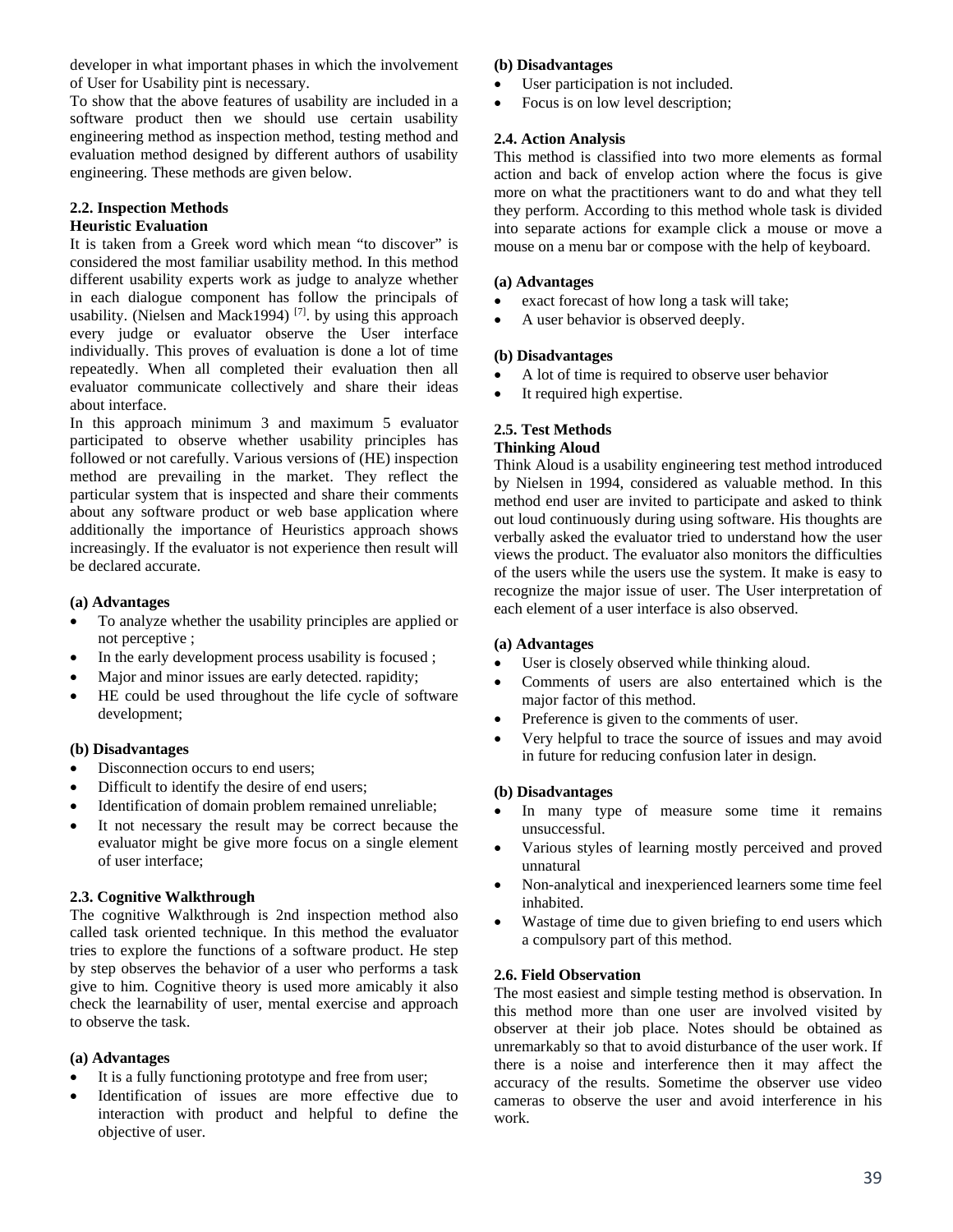#### **(a) Advantages**

Mostly used method in real life at different work places.

#### **(b) Disadvantages**

- It is only possible to apply in the final testing such as used in prototypes.
- It required many users needed (20 plus) with high expertise.

#### **2.7. Questionnaires**

Another method to check the usability is Questionnaire (ask question from users). For subjective user satisfaction it is considered the best method and it hard to analysis objective measures. Through this method it is verified how end user utilize the software and what are their preferred characteristics regarding system, but it requires some experience for designing system.

# **(a) Advantages**

- Preference is given to subjective user.
- Easy and customer satisfaction approach;

Statistical data can be obtained through this method.

#### **(b) Disadvantages**

- User data is not implemented directly for designing a user interface.
- The opinions of user may not face values
- Need sufficient data from sufficient number of users.
- It only identifies a little number of issues as compare to other methods.

## **3. Case Study (PTCL)**

In research paper a case of PTCL web is include which based to design a new proposed model. PTCL web has poor usability. All linked page have a rush of information which required special training to enter data. User are compel to use poor and complicated web base application. It based a new proposed model which was implemented to develop a new web based application. The newly developed application has easy to operate from the user point. All interfaces has a lot characteristics as learn-ability, operability, memor-ability and user satisfaction.

|                       | pCRM                                          |                | <b>PTCL Customer Relation Management</b> | User: ossitr1o |                 | Logout                  |
|-----------------------|-----------------------------------------------|----------------|------------------------------------------|----------------|-----------------|-------------------------|
|                       | Home 1                                        |                |                                          |                | Change Password |                         |
|                       | <b>Individual Customer Console</b>            |                |                                          |                |                 |                         |
| 20-May-2009           | Fields marked with * are required             |                |                                          |                |                 |                         |
| <b>Customer Info</b>  | Product Info                                  | Summary        |                                          |                |                 |                         |
| Customer Info         |                                               |                |                                          |                |                 |                         |
| Credential<br>Type:   | $\ddot{\phantom{1}}$<br>CNIC<br>₩             | Credential No: | 178251545254<br>∗                        |                |                 |                         |
| Title:                | Y<br>Mr                                       | Customer Name: | ali ahmed                                | Gender:        | Male            | $\overline{\mathbf{v}}$ |
| Preffered<br>Contact: | $\checkmark$<br>Email                         | Ernail:        | ali.ahmed@abc.com                        | Home Phone:    | 0517775554      |                         |
| Office Phone:         | 0514445556                                    | Fax:           | 0514445557                               | Mobile:        | 03335556664     |                         |
| Occupation:           | $\checkmark$<br><b>ENGINEER</b>               |                |                                          |                |                 |                         |
| Province:             | ×<br>Islamabad                                | District:      | $\vee$ *<br>Islamabad                    | City:          | Islamabad       | $\checkmark$            |
| Postal Code:          | 44000<br>Help                                 | House:         | 45                                       | Street:        |                 |                         |
| Sector/Societ:        | F-10/3                                        | Block:         | $\overline{2}$                           | Village:       |                 |                         |
| Landmark:             |                                               | Choose Option: | $\triangledown$ Bill<br>Other            | Product:       | EVDO-USB        | ٧                       |
| Complete<br>Address:  | House#: 45 Street#: 4 Sector: F-10/3 Block: 2 |                | Islamabad Islamabad                      |                |                 |                         |

#### Next>>

#### **4. Usability Engineering Process Model**

The given below proposed usability engineering process model is helpful to the developer indirectly and directly beneficial for user. Instead of applying usability engineering method on the final stage of a system, at each phase in the development process cycle particularly in (Informational model, interaction model and look & feel) phases involvement of user should be compulsory. The reason is that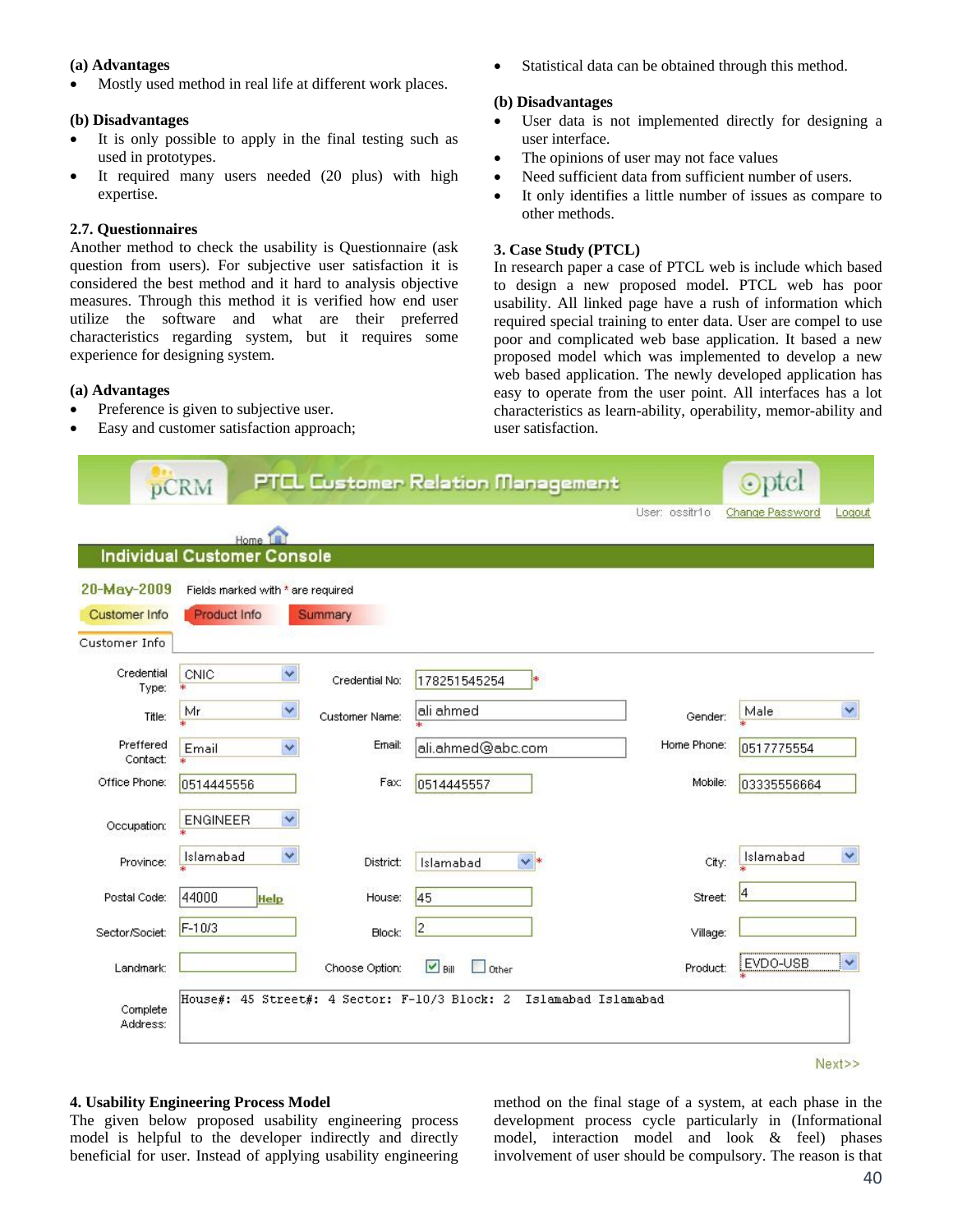in final stage a lot changes/ modification in different phase make sometime it is impossible to go back due to cost. User involvement enables a system particularly in interface design more usable. The benefits of joining users included effectiveness, efficiency of the system and numbers of errors are reduced.



**Fig 1:** Usability Engineering Process model

#### **4.1 Phases of usability engineering process model**

The phases of usability engineering process model can be as follows.

- Requirement Engineering
- Information Model
- Interaction Model
- Look & Feel (visualization)
- Protyping Model
- Testing & Evaluation

Implementation of Different engineering approaches (like model –based, prototyping, ontology driven,) will be studied to design a complete process model for usability engineering.

#### **4.2. Requirement Engineering**

Requirement Engineering is concerned to investigate the goal, functions, and constraints of user interface. RE activities includes elicitation of information that is related to the problem domain, modeling of the problem area; Analysis costs, completeness, and consistency; and verification and validation. These tasks cover the way to generate complete, consistent, and unambiguous specification of system behavior that aid in the design and implementation activities. A major motivation for spending a lot time and struggles on requirements engineering and its improvement comes from

the objective of doing The software development right from the beginning, instead of patchingat the end. Experiments show that the cost of detecting and repairing errors increases dramatically as the development process Proceeds (Davis, 1993; Nuseibeh and Easterbrook, 2000).

#### **4.3. Informational model**

This phase play a vital role to memorize the system by user. It contain certain types of information a user is required to enter in the text boxes, select check boxes, use command, select from define list. This model/phase increases the knowledge of the user by entering data and generating reports by using interface. While designing an informational model participation of the user must be compulsory.

The given below five elements objective, scope, skeleton, surface/visual and structure provide an intellectual skeleton for describing about user interface issues and different tool which we used for the solution of a user problem. The detail of these factors is given below.

#### **4.4. Interaction Model**

Interaction means the exchanging the information between the user and the computer system. It is very important to be remember that the interaction is not just consider when the visible parts of user interface is designed but also necessary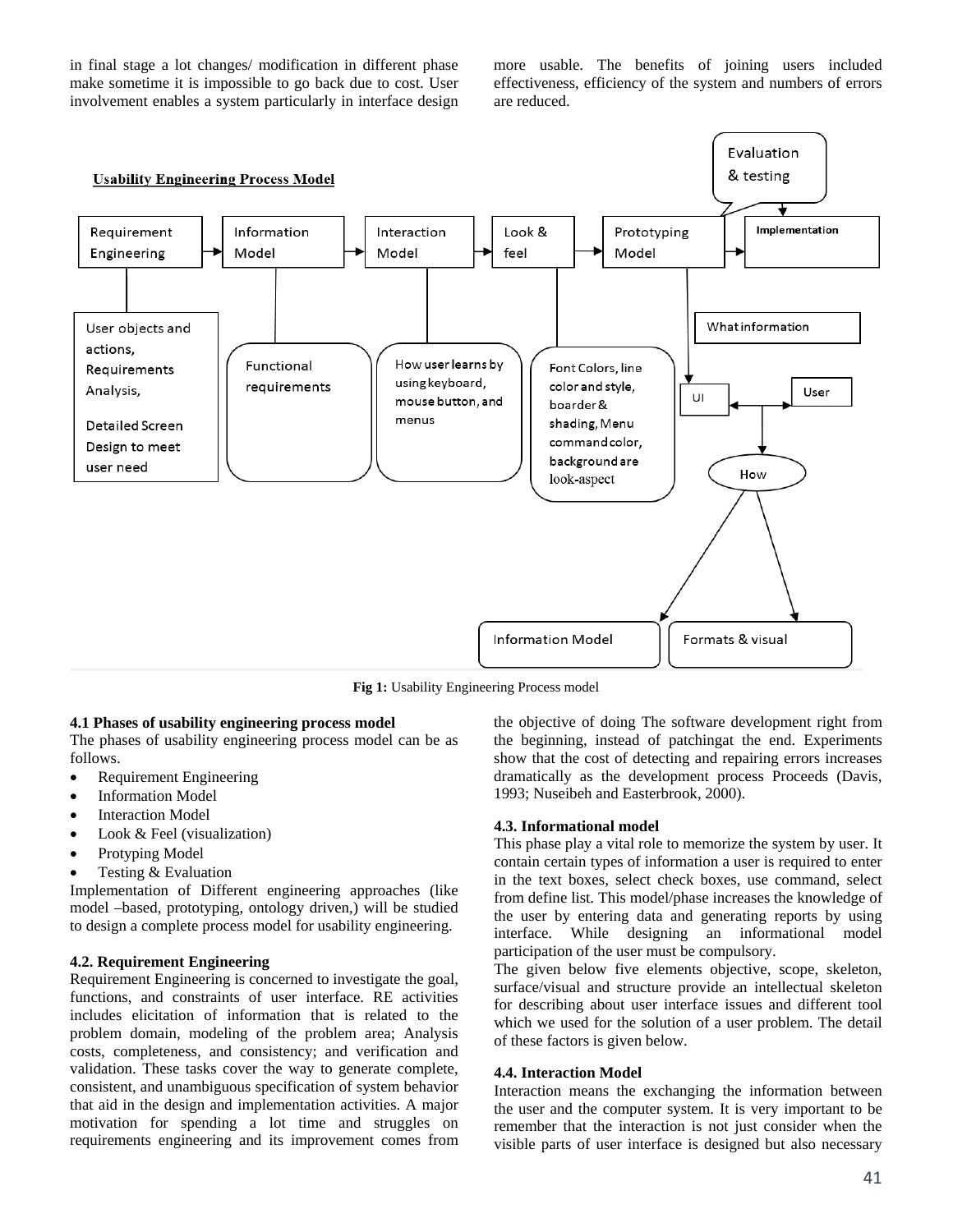when designing the other parts of a software. In interaction model we define how the system behaves in response to the user  $^{[18]}$ .

During the development process it is impossible that a separate "Usability Team" must be available and make it convenient to be usable by designing an effective group of controls. In addition, adding the right mixture of color scheme and font. Developer must understand it clearly that user interaction from the initial stage of development must be considered. Final product's usability effect is depended on the understanding of users.

The main research area of Human computer interaction is given below:

- The analysis of a facial expression
- The body movement
- Recognition of gesture

### **(a) The Audio-Based HCI**

Another important are of Human computer interaction between computer and man is audio base. It deals with that audio signal which required information such type. It clear that the natural audio signal can never be changed just like visual signal, the information collected from audio signal are more trustable and are helpful for providing related information.

- The following categories are included in the research:
- Recognition of Speech
- Recognition of Speaker
- Analysis of Auditory Emotion

#### **(b) Sensor-Based HCI**

This part included a collection of different kind of areas with a heavy range of applications. The combination of these different kinds of areas is consists of minimum one of the following physical input device which work as sensor base device. Pen drive, keyboard, Mouse, joystick, optical mark reader, scanner, bar code reader, haptic sensor, digital cameras etc.

#### **(c) Look & Feel Model**

According to the Jef. Raskin "The way that you accomplish tasks with a product – what you do and how It responds – that's the interface" In this section we will construct the complete puzzling display of expressions into the model. We classify the complete interface into components which take

very closely view of all the parts that fit together create the complete user experience regarding interface.

#### **(d) Font Style & Size**

To differentiate each factor or user inter face the style is used like style of icons to make easier to recognize it and other element size of a text can also be used view or to declare the importance of text as the element will be larger it look will be more significant. Size also helps user who has weak eye side to read, click and control text easily. According to the ideas of Fittt's Law as the text will be large the user can control, click more quickly and efficiency will be automatically increased.

#### **(e) Color**

Color plays very significant role to give meaning many things. It attracts the users and increases its usability efficiency. Whereas different color has different meanings as green color is symbol of success and red is for danger. Color used in user interface as per the desires of user make a product more usable.

Color can also shows connection, such as coding color, things like different buttons, Tabs, links and toolbars to aid the user.

#### **(f) Texture**

It is a common concept in the field of interactive system named as affordance. It is usually considered the quality that communicates to the user that how something has meaning to be utilized. An example of a door which is opened on way has one side a handle and other plain plate shows whether push and pull to open a door. Similarly interface also communicates how it may use that is affords little technique of interaction and emphasize the user on the correct one.

# **5. Prototyping**

A functional limited representation of a program or web application in development process is called prototyping. By considering that a prototype with a realistic appearance is expected to have realistic behavior and thus can disappoint the user's expectations, especially with Mobile phone devices. Often it is better to make prototypes look like ones. A partial preliminary or possible implementation of a program used to explore and validate requirements and design approaches

Some visual which were developed by applying UEPM are given below and comparison of the characteristics has also been given below.

| <b>PHASES OF PROCESS MODEL</b> |           |                        |                        |             |                      |                         | <b>CHARACTERISTICS</b> |                   |                   |                                  |
|--------------------------------|-----------|------------------------|------------------------|-------------|----------------------|-------------------------|------------------------|-------------------|-------------------|----------------------------------|
|                                | <b>RE</b> | Informa-<br>tion model | Inter-<br>action model | Look & feel | Pro-<br>typing       | Testing &<br>evaluation | Learn-<br>ability      | Memor-<br>ability | Produc-<br>tivity | <b>User</b><br>Satis-<br>faction |
| Project (A)<br>Mirchi Masala   | √         |                        |                        |             |                      |                         |                        |                   |                   |                                  |
| Project $(B)$<br><b>PTCL</b>   | √         |                        |                        |             | $\ddot{\phantom{0}}$ | v                       |                        |                   |                   |                                  |

**6. Characteristics comparison of Usability Engineering Process of Projects A and B**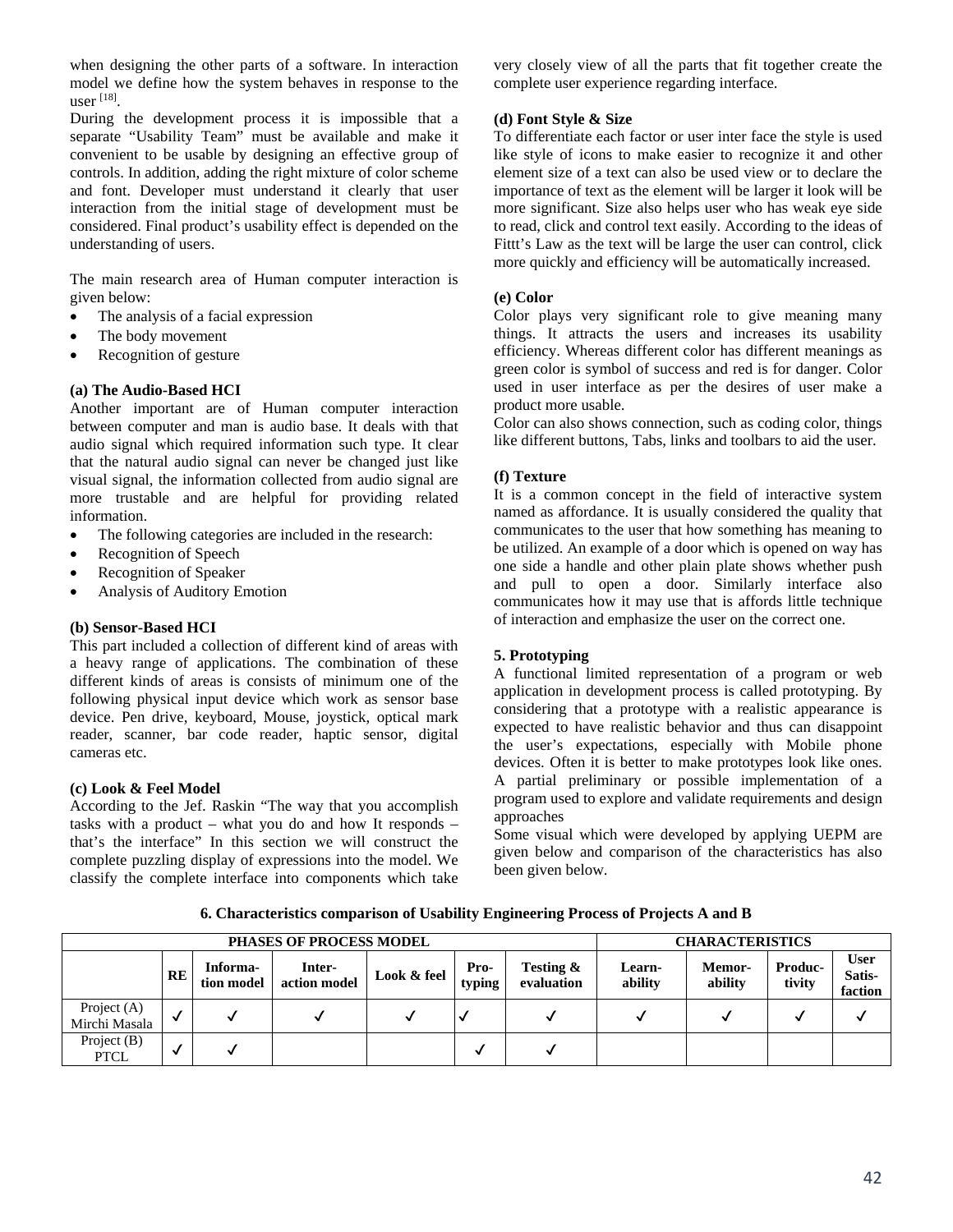

- Edit Product A/C - Add Card

044 Garlie Chicken 1985 045 Chicken Almond 180 **CAE Black Depper ...** 

н

à

01

Θ.

 $\bullet$   $\blacksquare$ 

DEALS

e

**D & T &** 

 $\bullet$   $\bullet$ 

 $\label{eq:3.1} \begin{array}{l} \star \quad \mathbf{B} \quad \text{as} \quad \mathbf{a} \rightarrow \mathbf{C} \quad \text{or} \quad \frac{\mathsf{SINM}}{\mathsf{RINM}} \end{array}$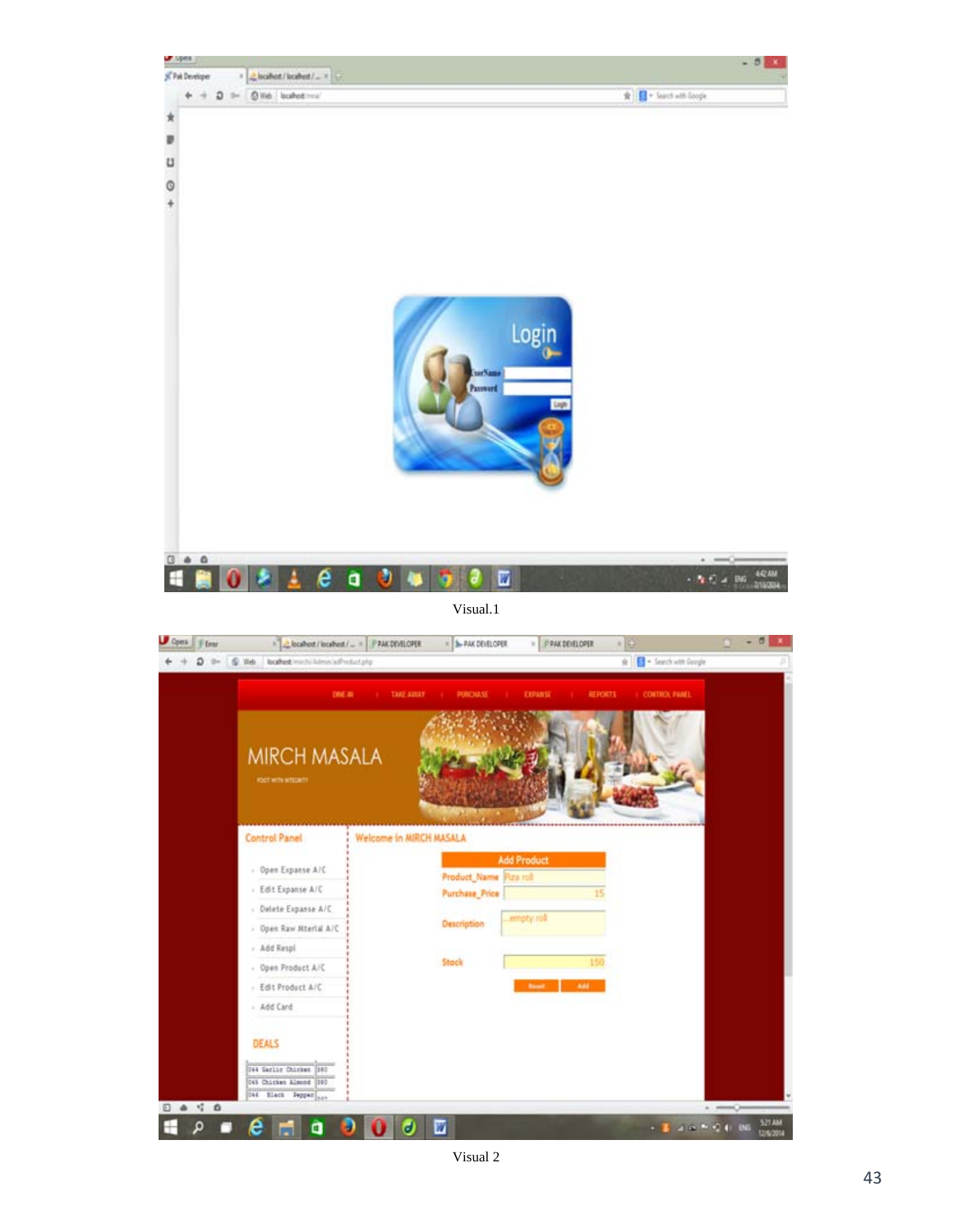# **7. Conclusion**

Research on usability will never be complete, because no such things as a perfect user interface (Neilsen 2003). In spite of this, will still need to have "something" that indicate that how usable the developed system is?

In this paper we have described the importance of Usability engineering throughout the life cycle of software development process. Here we also proposed a usability engineering process model which will be helpful to user that he the user will feel easy to use system. The learn-ability, Memorability, and efficiency will be increase. By investing time, cost and resources in usability engineering activities we consider having return in term of less user training cost, less number of iteration and errors. More ever customer will also remain satisfied. Also, software with better usability is likely to decrease support cost (in term of hotlines, customer support service, and so forth).

Three major phases of my proposed model as informational model, interaction model and look and feel has the following benefits for users.

Productivity - a measure of how much work (in terms of actual tasks) can be accomplished in a given time. Involvement of usability engineering increase productivity.

Learn-ability - a measure of how much training is required before a specified level of proficiency is reached. Learnability of user is increased through usability.

User Satisfaction - a measure of the subjective responses a user has to the system is increased at maximum level.

Memorability - a measure of how robust the learning and performance are. (This can be particularly important for intermittent users)

Error Rates - a measure of the accuracy of the work carried out to complete tasks.

Number of iteration could also be reduced in much extent.

# **8. Future Work**

In previous work, usability engineering was not adopted as complete engineering in the life cycle of software development. Mostly authors of usability focus on implementing usability engineering methods after completion of system or in testing phase. Due to which usability issues are discover late in the development process and result in, it is sometime impossible to go back. But the recent research focus that usability engineering should be used on every phase of waterfall model. In addition poor usability should not impose on user.

It is need of the time to give preference user by providing user friendly interface as per user desire. In this research paper usability engineering process model is applied on a web application and lot of problems related to informational mode, look & feel model, interaction were detected. This model should be applied before developing a system so that the usability problems might be reduced. In short motivation is given to increase the realization of usability engineering phases in all stages of software or web application adopted before development is completed. For this purpose the phases of proposed usability engineering model for effective usability will be very helpful.

## **9. References**

- 1. Allen DC, Ballman D, Begg V, Harold H, Jacobs M, Muller M, et al. User involvement in the design process: why, when & how?, ACM, 1993; 25-254.
- 2. Nielsen J, Bellcore, Morristown NJ. The usability engineering life cycle. IEEE, Computer, 1992; 25(3)12- 22.
- 3. Nielsen J. Usability metrics and methodologies, ACM, SIGCHI Bulletin 1991; 23(2)37-39.
- 4. Nielsen J, Landauer TK. A mathematical model of the finding of usability problems, ACM, 1993; 206-213.
- 5. Nielsen J, Bellcore. Usability inspection methods, ACM, 1995; 413-414.
- 6. Nielsen J. Usability Engineering. USA: AP Professional. (book), 1994.
- 7. Desurvire HW. Faster, cheaper!! Are usability inspection methods as effective asempirical testing? In Nielsen J, and Mack RL. (Eds.), Usability Inspection Methods, John Wiley & Sons, New York, 1994; 173-202.
- 8. Padmanabham P, Sagare V, Maheshwari. Usability evaluation of PS using SUMI software usability measurement inventory, Advances in computing, communication and Informatics (ICACCI), 2013 International conference on Digital object Digital Object Identifier: 10.1109/ICACCI.2013.6637360 Publication, 2013; 1270-1273
- 9. Karat C, Campbell R, Fiegel T. Comparison of empirical testing and walkthrough methods in user interface evaluation. In Proceedings of CHI'92 (Monterey, California, May 3–7, 1992), ACM, New York, 1992, 397-404.
- 10. Nielsen J. Finding usability problems through heuristic evaluation. Proc. CHI'92 Conf. (Monterey, CA, May 3– 7), ACM, New York, 1992, 373-380.
- 11. Ormeno YI, Panch JI, Condori-Fenandez. Towards a proposal to capture usability requirements through guidelines, Research challenges in information science (RCIS), 2013 IEEE seventh international conference, Digital object identifier: 10.1109/RCIS 2013.6577677, p. 1-12.
- 12. Hollingsed T, David G, Novick. Usability inspection methods after 15 years of research and practice, SIGDOC '07: Proceedings of the 25th annual ACM international conference on Design of communication, 2007; 249-255.
- 13. Ben Ammar L, Mahfoudhi A. Usability driven transformation, Human System Interaction (HSI), 2013 The 6th International Conference on Digital Object Identifier: 10.1109/HSI.2013.6577810. Publication, 2013; 110-116.
- 14. Isa WAM, Suhami MR, Safie NI, Semsudin SS. Assessing the usability and accessibility of Malaysia egovernment website. American Journal of Economics and Business Administration. 2011; 3(1):40-46.
- 15. Jayaletchumi T, Sambantha Moorthy. Developing Usable Software Product Using Usability Risk Assessment Model. International Journal of Digital Information and Wireless Communications (IJDIWC). The Society of Digital Information and Wireless Communications. 2014; 4(1):95-102 (ISSN: 2225-658X).